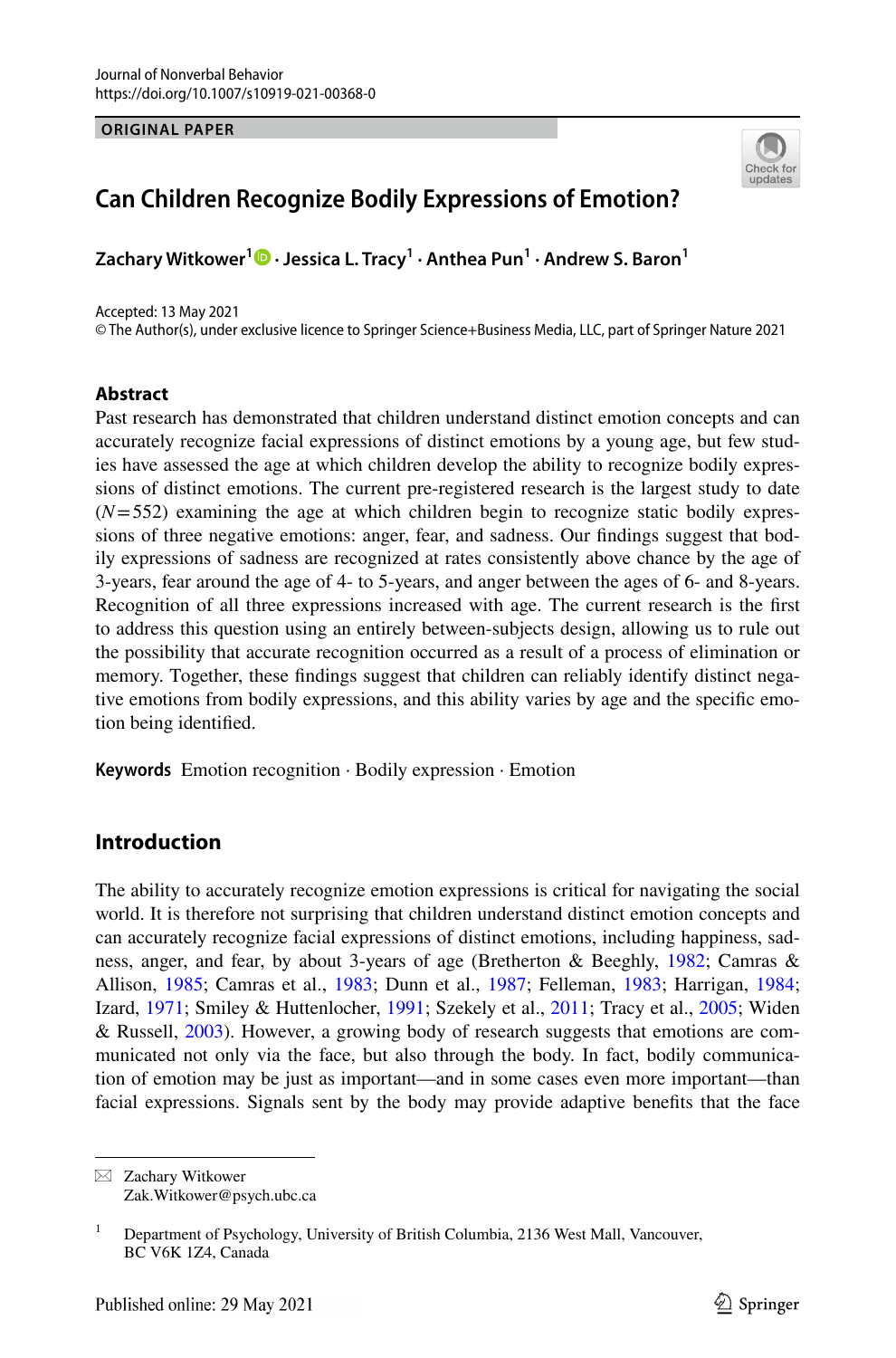cannot: bodily expressions enable interpersonal communication when the face is not visible, and, in contrast to subtle facial muscle movements, efectively communicate across large distances.

A handful of studies have found that several distinct emotions are reliably communicated from bodily expressions even when the face is not visible (Abramson et al., [2016;](#page-12-7) Atkinson et al., [2004;](#page-12-8) Coulson, [2004](#page-12-9); Dael et al., [2013;](#page-12-10) de Gelder & Van den Stock, [2011;](#page-12-11) Witkower, Hill, Koster, & Tracy, in press; see Witkower & Tracy, [2019](#page-13-4), for a review). In particular, adults can recognize and discriminate distinct bodily expressions of three negative emotions at high rates (i.e., greater than 90% agreement): anger, sadness, and fear (e.g., de Gelder & Van den Stock, [2011](#page-12-11); Van den Stock et al., [2007\)](#page-13-5). Bodily expressions of these three emotions are reliably recognized, even without the face visible, by adults across cultures, including the US (Aviezer et al.,  $2012$ ; Lopez et al.,  $2017$ ), the UK (Atkinson et al., [2004](#page-12-8)), the Netherlands (de Gelder & Van den Stock, [2011\)](#page-12-11), China (Ma et al., [2017](#page-12-14)), Israel (Abramson et al., [2016\)](#page-12-7), and Japan (Sogon & Matsutani, [1989](#page-13-6)). In recent research, these three bodily expressions were found to be accurately recognized by the Mayangna, a small-scale traditional society in Nicaragua with little-to-no exposure to North American culture (Witkower, Hill, Koster, & Tracy, under review). Given their cultural isolation, these individuals are unlikely to have learned these bodily emotion displays from crosscultural transmission (e.g., flms, television, magazines), suggesting that, much like facial expressions of a small set of emotions, distinct bodily expressions of these three emotions may be universal features of the human behavioral repertoire. If this is the case, it is also likely that these expressions are recognizable by young children.

In fact, early childhood recognition of emotion expressions is likely to be particularly important, as children must accurately detect and perceive others' emotions in order to learn from those around them and successfully navigate their social worlds. Given the importance of detecting others' emotion in the course of early-life development, children may demonstrate an early-emerging ability to identify emotion from multiple cues alongside facial expressions, such as bodily displays, which they can then use to guide their social judgments, learning, biases, and decision-making (e.g., Birch et al., [2010](#page-12-15); Brosseau-Liard & Poulin-Dubois,  $2014$ ; Skinner et al.,  $2017$ ). The ability to recognize and understand emotion expressions, in turn, has been shown to have a positive impact on children's academic and social competence, along with their cognitive development (Garner & Waajid, [2008;](#page-12-17) Nowicki & Duke, [1992](#page-13-8); Parker et al., [2013](#page-13-9); Raver et al., [2007;](#page-13-10) Trentacosta & Fine, [2010;](#page-13-11) Trentacosta & Izard, [2007\)](#page-13-12). It is therefore important to determine the extent to which bodily expressions contribute to children's ability to recognize emotions in others.

Yet, research on the developmental trajectory of children's recognition of bodily expressions of emotion is sparse. Although infants as young as 5 months old can discriminate bodily movements on the basis of valence (i.e., infants prefer videos of happy bodily move-ment to those of neutral or angry bodily movement; Heck et al., [2018;](#page-12-18) Zieber et al., [2014](#page-13-13)), few studies have tested whether young children can recognize and discriminate among similarly valenced bodily expressions of distinct emotions. One such study found that 4-yearolds could reliably detect sadness from bodily movement during dance, but these children were unable to detect fear from similar stimuli until around the age of 5-years (Boone  $\&$ Cunningham, [1998\)](#page-12-19). In another study, nearly half of the 4-year-old children recruited were unable to accurately sort bodily expressions of fear and sadness into appropriate categories (Mondloch Horner et al., [2013\)](#page-13-14). These fndings suggest that 4-year-old children may not be able to consistently recognize and diferentiate between bodily expressions of fear and sadness until age 5. However, both these studies relied on somewhat small sample sizes (i.e., *N*s=25, 12, for 4-year-old children), limiting confdence in this conclusion.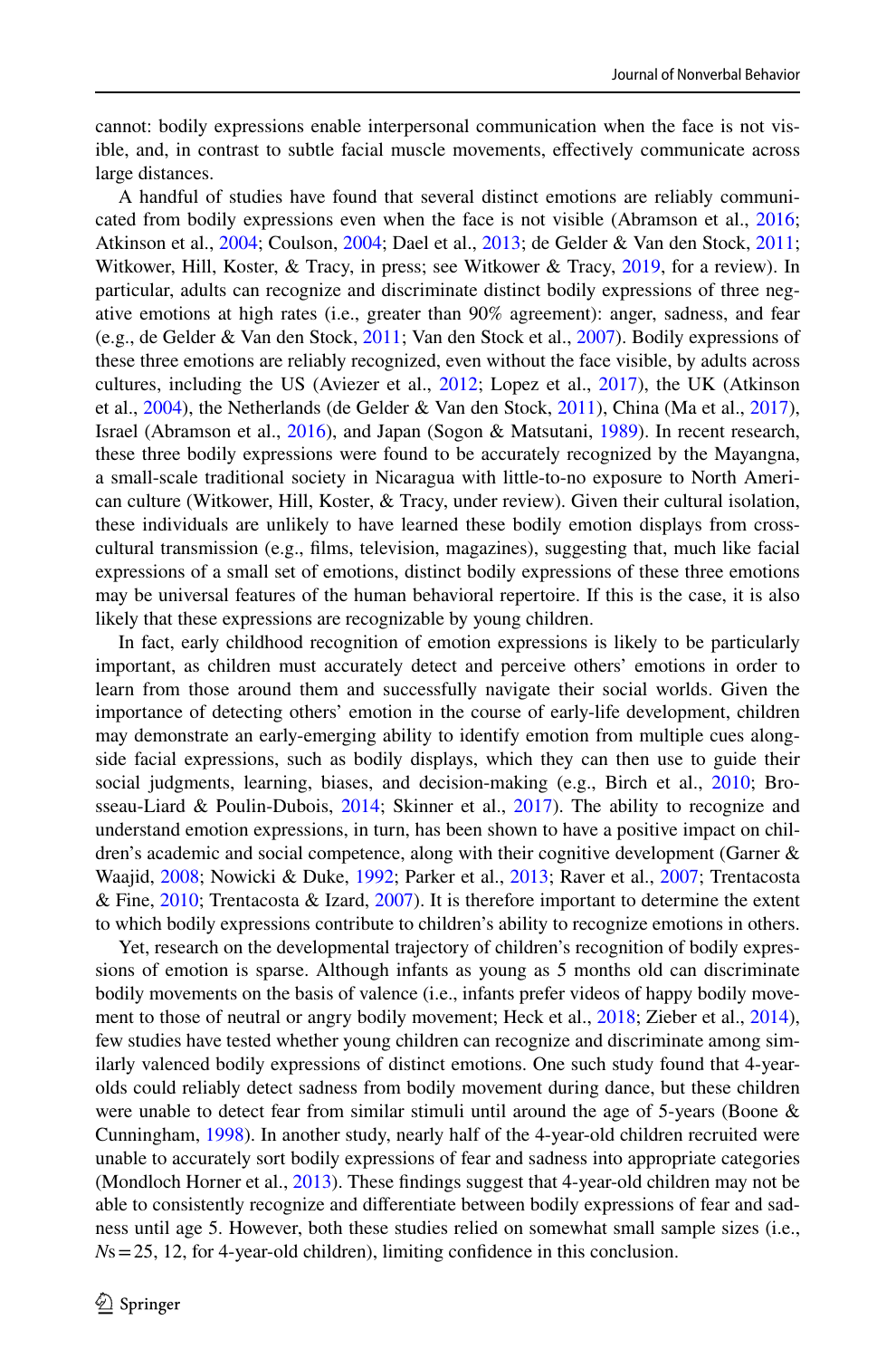The largest study to date that directly tested children's ability to recognize and discriminate among bodily expressions of distinct emotions asked children aged 3, 4, and 5  $(n=48$  per age group) to label the emotion presented in each of several videos (Nelson & Russell, [2011a\)](#page-13-15). These videos featured dynamic displays of emotion in four diferent formats: (a) the body of the expresser was visible, but the face obscured, (b) the face of the expresser was visible, but the body obscured, (c) neither the face nor body was visible, but the expresser vocally conveyed the emotion with intonation, speaking the words "I felt this feeling before; it was just a few days ago", or (d) the face, body, and vocal display were all visible. All bodily expressions were generated on the basis of previously validated displays (Aviezer et al., [2008](#page-12-20); Van den Stock et al. [2007\)](#page-13-5), and further validated by an adult sample (see Nelson & Russell,  $2011a$ ), in which bodyonly expressions were recognized at rates greater than 70%. When viewing these bodyonly expressions, children as young as 3-years reliably recognized expressions of anger, sadness, and fear at high rates (i.e., all greater than 60%); recognition of sadness was highest. This study also found that recognition of bodily expressions was slightly lower than recognition of facial expressions, but was still notably high, particularly given that the researchers used a free-response format, known to generate lower recognition levels across modalities of expression (Russell, [1993](#page-13-16)). These results thus suggest that children can recognize and discriminate among these three negatively valenced bodily expressions of emotion by the age of 3-years.

However, this study has several limitations that preclude strong conclusions about children's recognition of bodily displays. First, like most of the studies addressing this issue, Nelson and Russell [\(2011a,](#page-13-15) [2011b](#page-13-17)) used a repeated-measures design, such that all children were asked to identify all expressions in multiple trials. More specifcally, participants completed the task four times for each format (i.e., body-only, face-only, voice-only, multicue), for a total of 16 trials. With this kind of design, children may realize that the same emotions are presented in multiple modalities, and achieve high recognition through a process of elimination or memory, potentially leading to an over-estimation in their ability to discriminate these expressions (Digirolamo & Russell, [2016](#page-12-21); Nelson & Russell, [2016;](#page-13-18) Russell, [1993](#page-13-16)). In fact, to our knowledge, no study has yet assessed children's ability to recognize bodily expressions of emotion using a between-subjects design, which has the beneft of reducing learning efects and learning strategies that can infate recognition rates.

Second, Nelson and Russell [\(2011a,](#page-13-15) [2011b](#page-13-17)), along with the only other reasonably wellpowered study on this topic (Boone & Cunningham, [1998](#page-12-19)), used dynamic rather than static displays. Although dynamic expressions of emotion provide enhanced ecological validity, they amalgamate behavior types (e.g., leaning back, tilting the head, hands in fsts) with behavior qualities (e.g., fast, slow, jerky, fowing). Static bodily expressions, in contrast, enable researchers to examine recognition from spatial form in the absence of dynamic movement. An ability to recognize emotions from static bodily expressions suggests that specifc confgurations of bodily behaviors, independent of the dynamic qualities that might accompany those behaviors, contribute importantly to recognition (see, e.g., Ekman & Friesen, [1971](#page-12-22); Ekman & Oster, [1979;](#page-12-23) Tracy et al., [2004](#page-13-19); Witkower & Tracy, [2019\)](#page-13-4). This is not to say that that dynamic qualities are not important, or less important than static features, but rather that an ability to recognize static bodily expressions in the absence of dynamic movement pinpoints the specifc postural confgurations that are associated with particular emotions, and suggests that these configurations are sufficient to communicate emotion, even in the absence of observed movement. Studies are therefore needed to assess children's ability to recognize static bodily expressions of emotion using a between-subjects design, and ideally one that is high powered.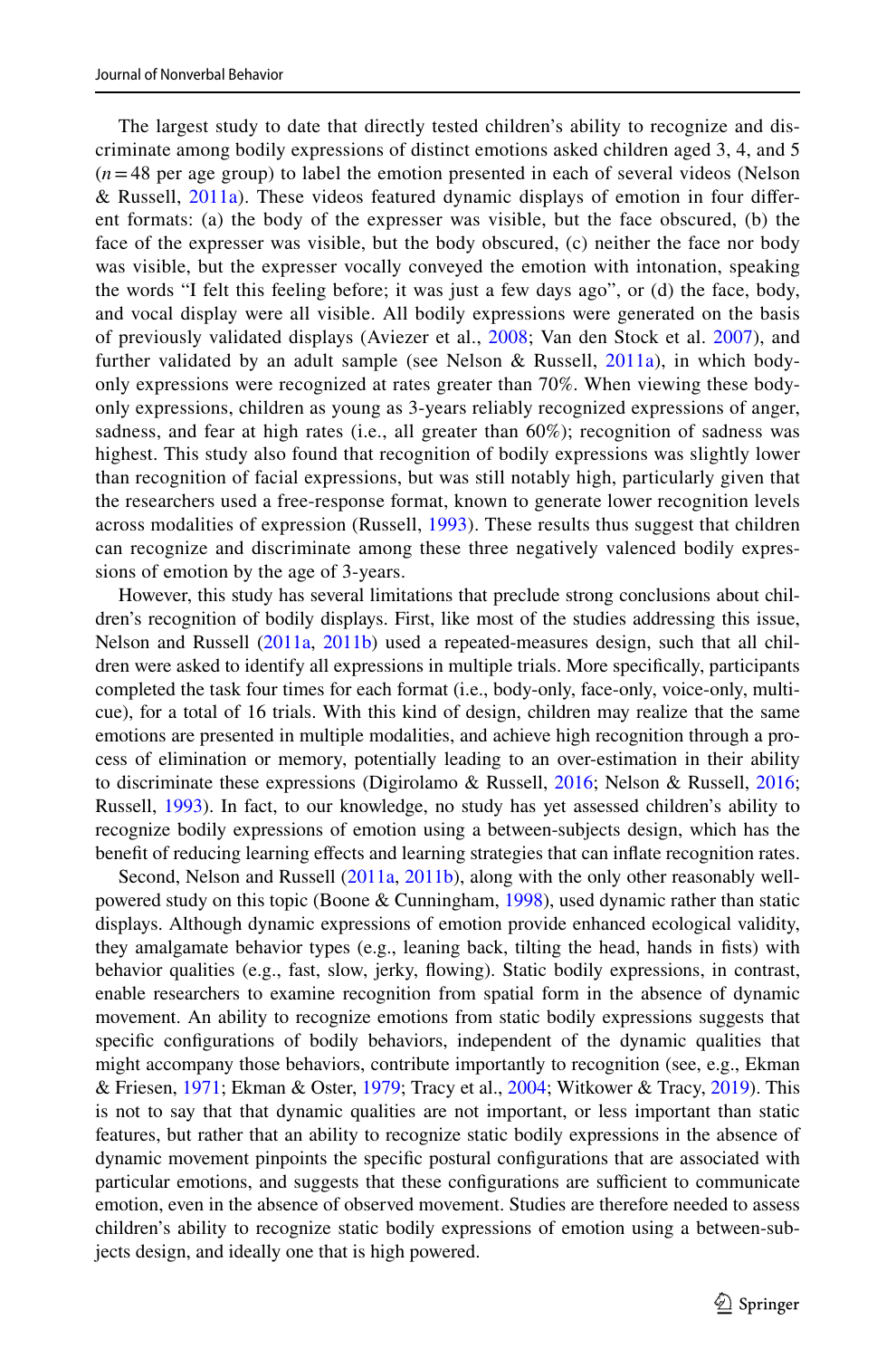The current pre-registered research ([https://osf.io/d79v4/\)](https://osf.io/d79v4/) is the largest study to date  $(N=552)$  to examine the age at which children begin to recognize static bodily expressions of three negative emotions: anger, fear, and sadness. We restricted our investigation to these three emotions only to ensure that accurate recognition could not be attributed to discriminations made on the basis of valence alone. The current research is also the frst study to address this question using an entirely between-subjects design in which only a single trial was employed for each participant. By viewing and responding to only one expression, children were prevented from using a process of elimination or knowledge acquired from previous trials to formulate responses. In order to expedite data collection and reduce the total number of participants needed to complete a study with this kind of design, all stimuli featured the same female target who posed all expressions; this allowed us to eliminate potential target effects that would be difficult to detect with an entirely between-subjects approach. The current research therefore represents a strong test of children's ability to recognize bodily expressions of emotion, by ruling out the possibility that children make accurate selections based on learning from repeated trials, and that dynamic qualities of bodily behaviors—rather than the visible behaviors themselves—contribute to recognition.

Based on the prior research, we pre-registered our hypothesis that children would reliably recognize and discriminate among bodily expressions of the three emotions by age 4—roughly the same age at which they reliably recognize facial expressions of emotion ([https://osf.io/d79v4/\)](https://osf.io/d79v4/). However, we also explored the trajectory of bodily emotion expression recognition from the age of 2- to 8-years-old. Consistent with past research (e.g., Boone & Cunningham, [1998](#page-12-19); Nelson & Russell, [2011a](#page-13-15); Witkower, Hill, Pun, Baron, Koster, & Tracy, under review), our exploratory (i.e., not pre-registered) hypothesis was that the ability to recognize all emotions would increase with age.

### **Method**

### **Participants**

Five-hundred, ffty-two children between the ages of 1 and 12-years-old (median=4.96 years, *SD*=1.97; 43% girls, 57% boys; 51% White/European, 22% East Asian or Pacifc Islander, 16% mixed ethnicity, 6% South Asian, 2% Hispanic/Latino, 3% other) were recruited from a local science center in a Canadian city, and tested in a soundproof room on-site. As specifed in our pre-registration (osf.io/d79v4), we recruited participants until at least  $46, 4-5$  year olds (range= $4.00$  to  $5.99$  years) and  $46, 6-8$  year olds (range=6.00 to 8.99 years) had completed each condition, to provide 80% power to detect a recognition rate of 45% with a two-tailed test, with the proportion threshold (i.e., chance) set at  $25\%$  and alpha $=0.05$ .

Prior to data collection, we were uncertain about the feasibility of recruiting nearly 300 children—especially 150 4-year-olds. We therefore broadened our recruitment efforts and primary analyses to focus on children ranging in age from 4 to 5-years, and 6–8-years. Nonetheless, we planned to assess recognition for each age group separately, in an explora-tory manner [\(https://osf.io/d79v4/](https://osf.io/d79v4/)). Children younger than 4-years-old and older than 8-years-old were included in the study to honor an agreement with the science center, and we planned to analyze these data for exploratory purposes, but we ultimately excluded data for children older than 8-years due to small sample sizes (*n*<10 for each condition). Children who did not understand the instructions, experienced parental interference, or were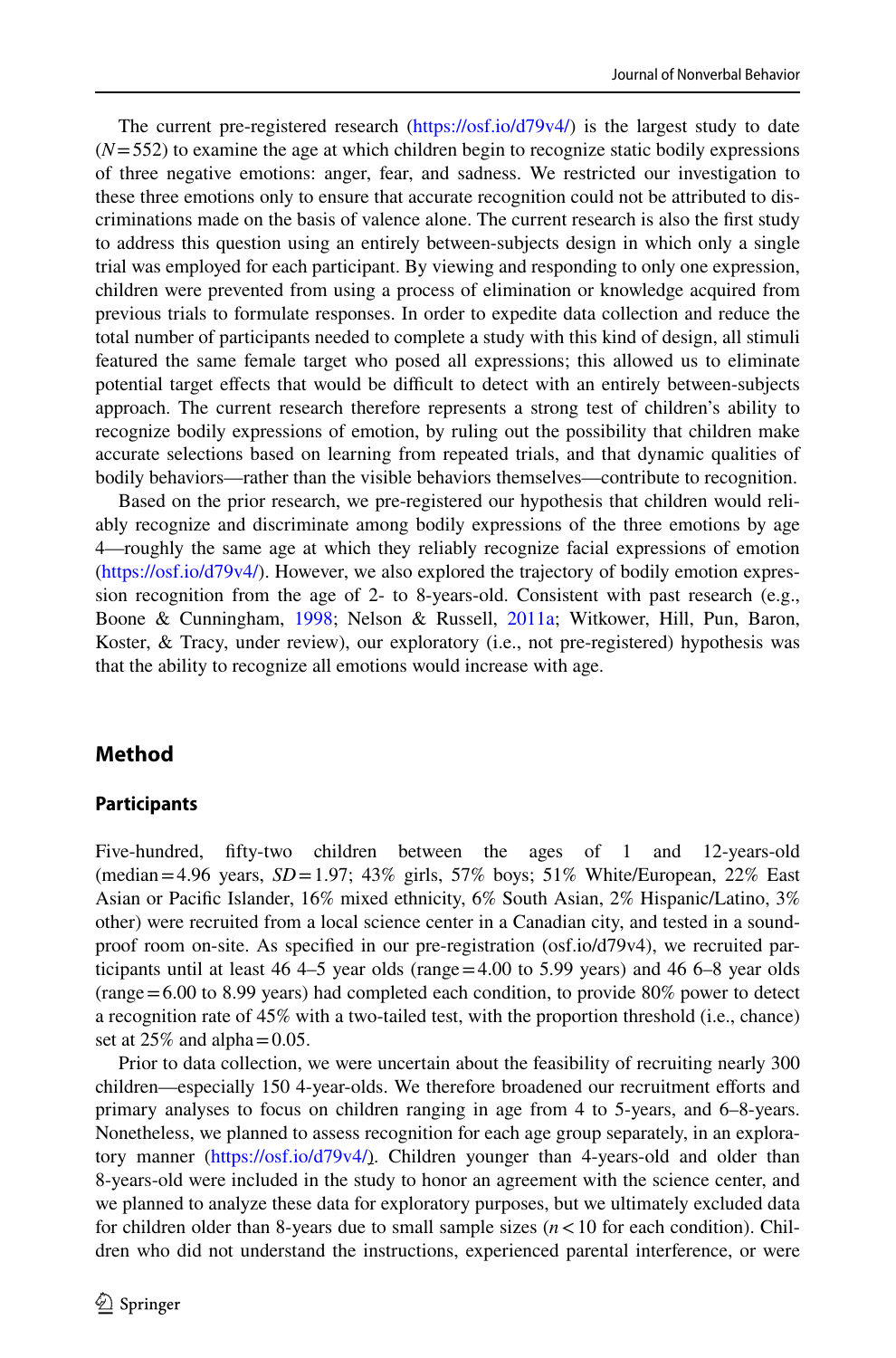unable to complete the study after beginning the procedure (e.g., asked to stop, showed distress, or unable or unwilling to answer questions verbally or by pointing) were excluded from analyses  $(n=4)$ .

### **Materials**

One female target posing bodily expressions of anger, sadness, fear, and neutral was selected for inclusion as stimuli, from the Bodily Expressive Action Stimulus Test (BEAST; see Fig. [1\)](#page-5-0). The BEAST is comprised of whole-body expressions of anger, fear, sadness, neutral, and happiness, with the face of each actor blurred and bodies fully visible. All nonverbal expressions from the BEAST are posed by undergraduate students from the Netherlands (de Gelder & Van den Stock, [2011](#page-12-11)). We chose to focus on expressions of anger, fear, and sadness for several reasons. First, by exclusively examining negatively valenced emotions, we can ensure that recognition accuracy is not attributable to an ability to discriminate on the basis of valence alone. Second, there is strong evidence for the existence of distinct bodily expressions of these three negative emotions, but little-to-no strong evidence for a bodily expression of happiness that is distinct from other positive emotions (see de Gelder & Van den Stock, [2011](#page-12-11); Witkower & Tracy, [2019\)](#page-13-4). Third, our betweensubjects design required roughly 150 children per condition, so the pool of available participants required us to limit the total number of stimuli included.

In the original study validating the BEAST, bodily expressions of anger, fear, and sadness were accurately recognized by undergraduates at rates greater than 90% across all targets, and for the specifc target used in the current study all expressions were recognized at rates greater than 95% (de Gelder & Van den Stock, [2011](#page-12-11)). We also further validated these stimuli by assessing recognition among adult American MTurk workers; recognition rates for all three expressions were above 93% (see Witkower, Hill, Koster, & Tracy, in press).

### **Procedure**

After parents provided demographic information about their children, participants were shown four nonverbal displays at a time on an iPad (sadness, anger, fear, neutral; see Fig. [1](#page-5-0)), presented in a randomized order in a  $2 \times 2$  array, and prompted to select an image that corresponded to a randomly determined prompt, in a completely between-subjects design (i.e., each participant completed only one trial in which they responded to only one prompt). Specifcally, children were asked, "Can you show me who is…" followed by one of three options: mad (to assess anger), scared (to assess fear), or sad (to assess sadness). These emotion labels were developed to be appropriate and understandable for very young children, and were based on similar labels used in past research (e.g., Harrigan,  $1984$ <sup>1</sup>. Given our goal of developing an assessment method with response options that were simple enough for very young children to understand, we opted not to include an "I don't know" option; indeed, this is a common approach in research on young children, who might choose an "I don't know" option due to lack of confdence.

<span id="page-4-0"></span> $1$  In the original paper by Harrigan [\(1984](#page-12-5)), the authors used the phrase "Mad at someone" for the emotional term "angry". In the current work, we opted to use the term "Mad" instead, to broaden the scope of the emotion beyond an experience directed toward one specifc other individual.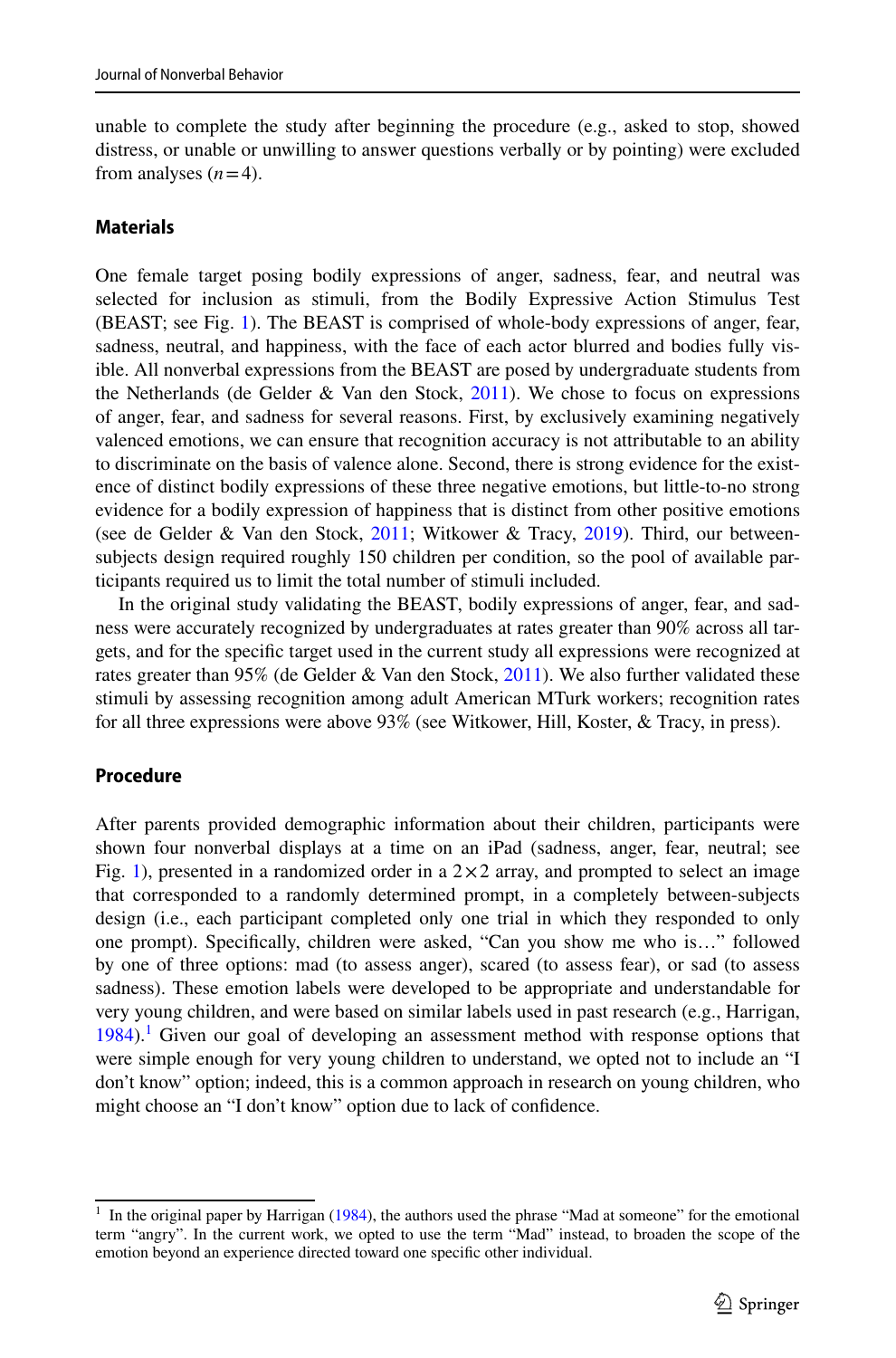<span id="page-5-0"></span>**Fig.** 1 Bodily expressions of anger (top left), sadness (top right), neutral (bottom left), and fear (bot-► tom right) used in the current study. Photos retrieved from the Bodily Expression Action Stimulus Test (BEAST; de Gelder & Van den Stock, [2011](#page-12-11))

### **Results**

#### **Overview of Analytic Strategy**

To test whether children accurately recognize bodily expressions of each emotion, our preregistered plan was to assess the proportion of participants in each pre-registered age group that accurately selected the bodily expression corresponding to each prompt. We conducted these analyses separately by emotion. For all binomial tests, chance was set at 25%, given that children selected from four expressions. Following these pre-registered analyses, we planned to conduct exploratory analyses treating age as a continuous predictor and analyzing the trajectory of bodily emotion recognition throughout development.

#### **Preregistered Analyses**

Results showed, frst, that in response to the sadness prompt, recognition rates in both preregistered age groups—4 to 5-year-olds and 6–8-year-olds—were signifcantly greater than chance ( $ps < 0.001$ ). More specifically, 4- and 5-year-olds ( $n = 54$ ) selected the sad expression 89% of the time (95%CI [77% to 96%], and 6- to 8-year-olds  $(n=62)$  selected the sad expression 92% of the time (95%CI [82% to 97%]). As an exploratory analysis, we also assessed recognition rates for children aged 3-years and younger (*n*=55; *M* age $=40.36$  months,  $SD = 6.53$  months). These participants accurately recognized sadness 71% of the time (95% CI [57% to 82%],  $p < 0.001$ ). When they did not choose sadness, these younger participants were approximately equally likely to choose any of the three alternatives; there was no tendency to systematically select any particular other emotion instead of sadness (see Fig. [2](#page-7-0) and Table [1](#page-8-0) for selection rates and binomial tests for both pre-registered age groups; for all confusions made by children of each age, see Table [2;](#page-9-0) for unbiased hit rates, see Tables S1 and S2 in the Supplementary Online Materials) (Fig. [3\)](#page-7-1).

We next conducted the same analyses for recognition of the fear expression. Again, participants in both age groups recognized bodily expressions of fear at rates signifcantly greater than chance  $(p s < 0.001$ ; see Fig. [2](#page-7-0) and Table [1](#page-8-0) for selection rates and binomial tests for each pre-registered age group). More specifically,  $4-$  and  $5$ -year-olds  $(n=73)$ selected the fear expression 48% of the time (95%CI [36% to 60%]), and 6- to 8-yearolds  $(n=56)$  selected the fear expression 82% of the time (95%CI [70% to 91%]). In our exploratory analysis of children aged 3-years and younger  $(n=53; M$  age = 39.57 months,  $SD = 5.77$  months), recognition of fear was not significantly greater than chance  $(32\%;$ 95%CI [20% to 46%],  $p=0.27$ ). These younger children, when not selecting fear, tended to select sadness instead  $(M=36\%)$ ; for all confusions made by children of each age, see Table [2](#page-9-0); for unbiased hit rates, see Tables S1 and S2).

Finally, we conducted the same analyses for recognition of the anger expression. Results showed that in response to the anger prompt, older children aged 6- through 8-years-old, but not younger children aged 4- and 5-years old, recognized anger at rates significantly greater than chance (see Fig. [2](#page-7-0) and Table [1](#page-8-0) for selection rates and binomial tests for each pre-registered age group). More specifcally, children aged 4–5 (*n*=69) selected anger 28% of the time (95%CI [17% to 40%], *p*=0.68), and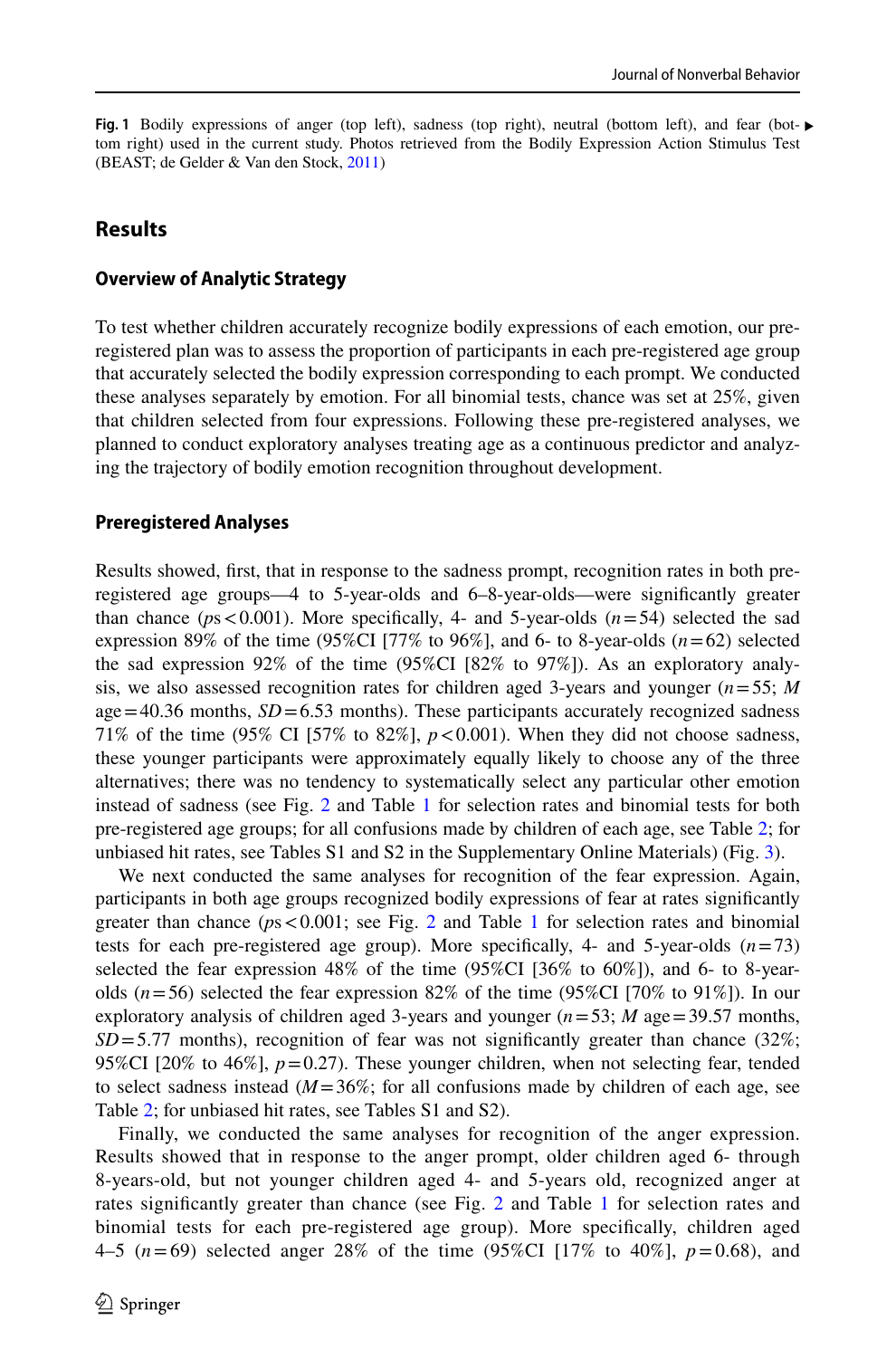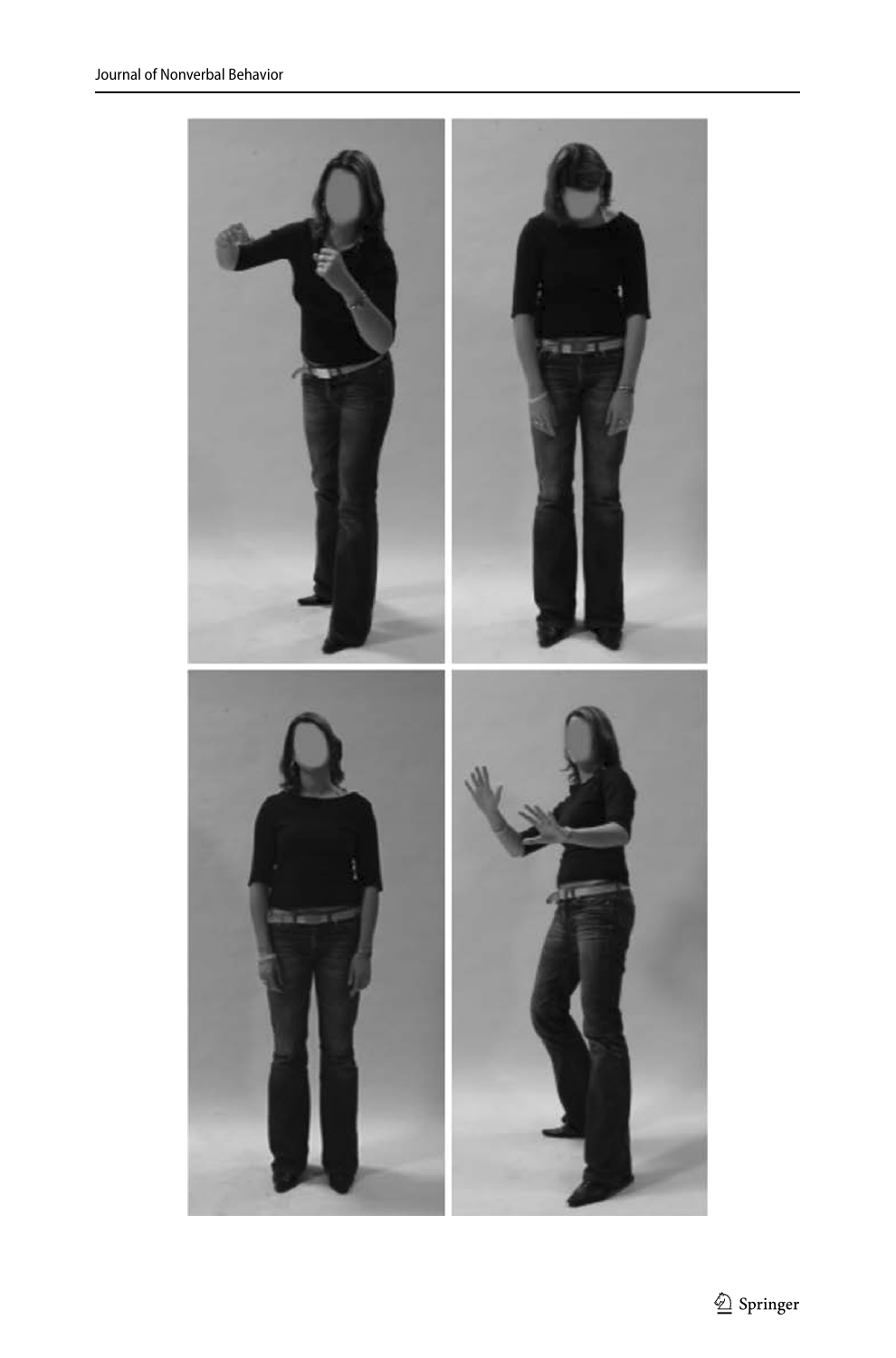

<span id="page-7-0"></span>**Fig. 2** Children's accurate recognition rates for each bodily emotion expression, separated by pre-registered age group. *Note* Error bars indicate 95% CIs. The dotted line indicates chance guessing (25%)



<span id="page-7-1"></span>**Fig. 3** Recognition rates for participants in each emotion condition, by age. *Note* Ribbons indicate 95% binomial CIs around proportions for each age within each condition. Only age groups that included at least 15 participants viewing each expression are visualized

6- to 8-year-olds  $(n=50)$  selected the anger expression 62% of the time (95%CI [47% to  $75\%$ ],  $p < 0.001$ ). In our exploratory analysis of children aged 3-years and younger  $(n=56; M$  age = 39.92 months,  $SD = 5.77$  months), recognition of anger was not significantly greater than chance (18%, 95%CI [09% to 30%],  $p=0.28$ ). When these younger children did not select anger, they tended to select sadness instead  $(M=45\%)$ . Similarly, among the 4–5 year-olds who did not correctly select anger, the most frequently selected expression was also sadness  $(M = 59\%$ ; for all confusions made by children of each age, see Table [2;](#page-9-0) for unbiased hit rates, see Tables S1 and S2).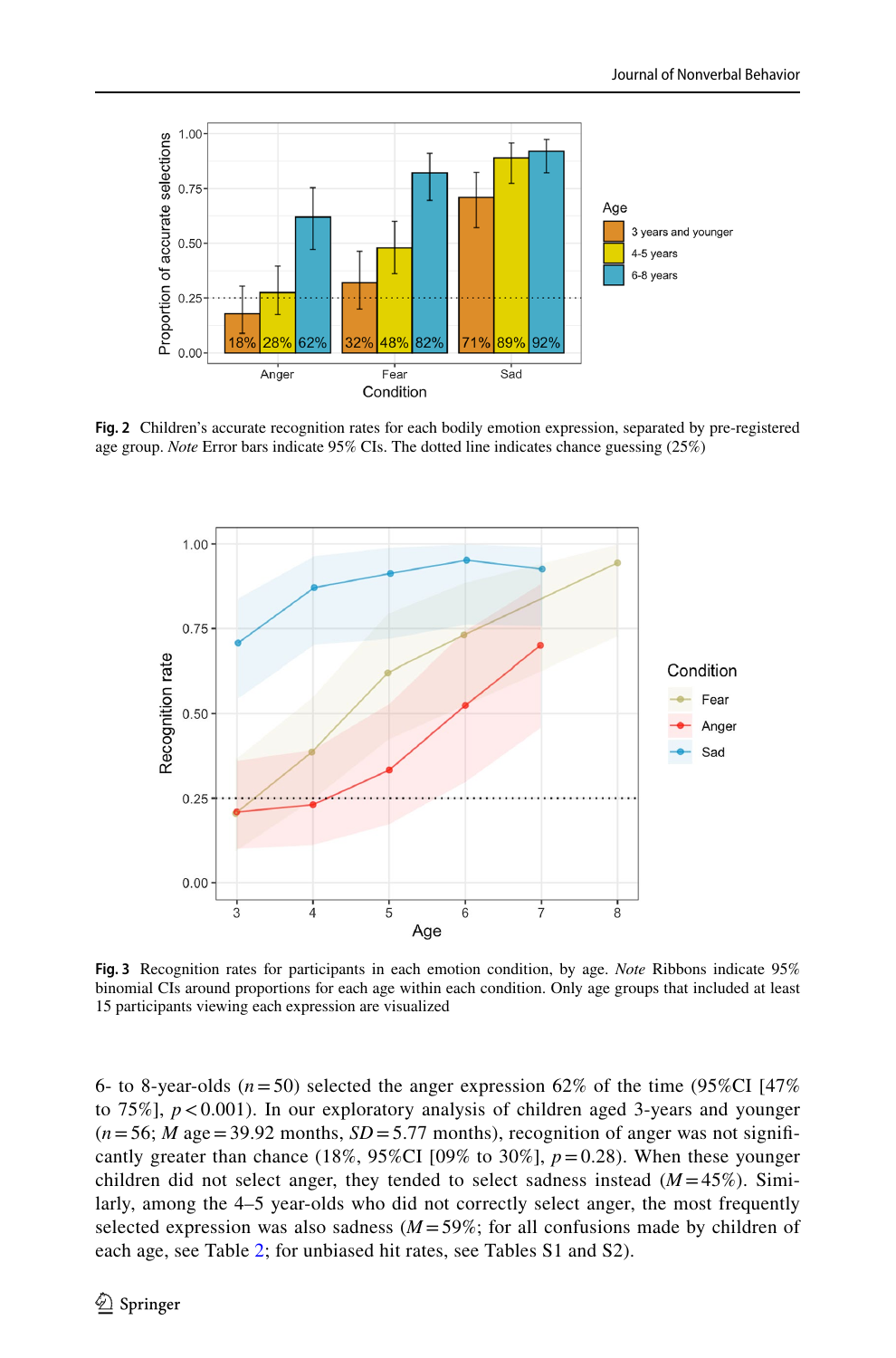| Prompt              |     | Nonverbal display selected |                |                | % of accurate<br>selections | One-sample<br><b>Binomial</b> test<br>$(charce = 25%)$ |
|---------------------|-----|----------------------------|----------------|----------------|-----------------------------|--------------------------------------------------------|
|                     | Sad | Anger                      | Fear           | Neutral        |                             |                                                        |
| 3-years and younger |     |                            |                |                |                             |                                                        |
| Sad                 | 39  | $\overline{7}$             | 5              | $\overline{4}$ | 71%                         | p < .001                                               |
| Anger               | 25  | 10                         | 10             | 11             | 18%                         | $p = .28$                                              |
| Fear                | 19  | 10                         | 17             | 7              | 32%                         | $p = .27$                                              |
| $4-5$ -years old    |     |                            |                |                |                             |                                                        |
| Sad                 | 48  | 1                          | $\overline{2}$ | 3              | 89%                         | p < .001                                               |
| Anger               | 41  | 19                         | 3              | 6              | 28%                         | $p = .68$                                              |
| Fear                | 19  | 10                         | 35             | 9              | 48%                         | p < .001                                               |
| $6 - 8$ -years old  |     |                            |                |                |                             |                                                        |
| Sad                 | 57  | 1                          | $\mathbf{0}$   | $\overline{4}$ | 92%                         | p < .001                                               |
| Anger               | 14  | 31                         | 3              | $\overline{c}$ | 62%                         | p < .001                                               |
| Fear                | 4   | 2                          | 46             | 4              | 82%                         | p < .001                                               |

<span id="page-8-0"></span>**Table 1** Selections made by participants in each pre-registered age group

Accurate selections in bold

#### **Exploratory Analyses**

To explore change in recognition ability across development, we conducted a binomial logistic regression predicting recognition accuracy  $(1 = \text{accurate selection}; 0 = \text{inaccurate})$ selection) from age (continuous), condition (treated as a categorical variable, with sadness as the reference group), and the interaction between age and condition. No age by condition interactions emerged,  $bs \le 0.24$ ,  $ps \ge 0.12$ ; in all three conditions, recognition accuracy improved with age; for sadness, *b*=0.27, 95%CI [0.05 to 0.52], *p*=0.02, *OR*=1.31, 95%CI: [1.05 to 1.68]; for anger, *b*=0.51, 95%CI [0.32 to 0.71], *p*<0.001, *OR*=1.66, 95%CI: [1.38 to 2.03]; and for fear: *b*=0.44, 95%CI [0.27 to 0.63], *p*<0.001, *OR*=1.55, 95%CI: [1.30 to 1.87].

### **General Discussion**

The present research is the largest study to date to examine the age at which children can reliably recognize bodily expressions of three negative emotions: sadness, fear, and anger. Children aged 6–8 were able to recognize all three expressions at high rates that were signifcantly greater than chance. Four- and 5-year-olds were able to recognize sadness and fear expressions at rates signifcantly greater than chance, but this was not the case for anger. In addition, our exploratory sample of children aged 3-years and younger recognized sadness but not fear or anger. Additional exploratory analyses suggested that the sadness expression was recognized at rates consistently above chance as early as 2-years, fear by 5-years, and anger by 6-years. Recognition of all three expressions increased with age. Given that all emotion expressions examined were negatively valenced, accurate recognition cannot be attributed to an ability to discriminate on the basis of valence alone. Furthermore, the current study used a between-subjects design, allowing us to rule out the possibility of accurate recognition occurring as a result of a process of elimination or memory.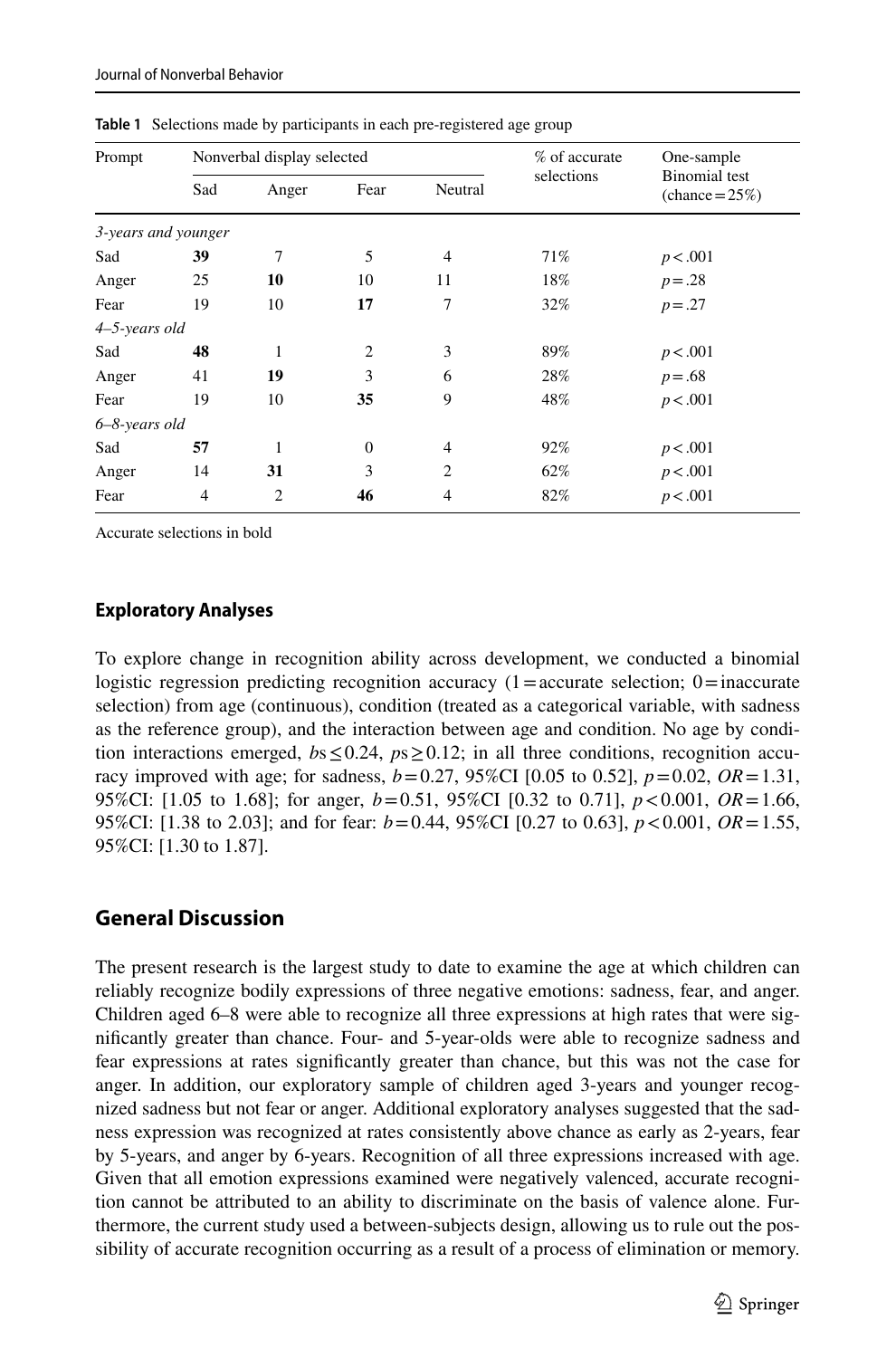| Age (years<br>old) | $\boldsymbol{N}$ |                | Nonverbal display selected |                  | % of accurate  | 95% binomial CI |                           |
|--------------------|------------------|----------------|----------------------------|------------------|----------------|-----------------|---------------------------|
|                    |                  | Sad            | Anger                      | Fear             | Neutral        | selections      |                           |
| Sadness prompt     |                  |                |                            |                  |                |                 |                           |
| $\overline{2}$     | 14               | 10             | 3                          | 1                | $\mathbf{0}$   | 71%             | [42\% to $92\%$ ]         |
| 3                  | 41               | 29             | 4                          | $\overline{4}$   | 4              | 71%             | [54% to 84%]              |
| $\overline{4}$     | 31               | 27             | 1                          | $\mathbf{0}$     | 3              | 87%             | [70% to 96%]              |
| 5                  | 23               | 21             | $\mathbf{0}$               | $\overline{c}$   | $\overline{0}$ | 91%             | [72% to 99%]              |
| 6                  | 21               | 20             | $\boldsymbol{0}$           | $\boldsymbol{0}$ | 1              | 95%             | [76% to 99%]              |
| 7                  | 27               | 25             | $\mathbf{0}$               | $\mathbf{0}$     | $\overline{2}$ | 93%             | [76% to 99%]              |
| 8                  | 14               | 12             | 1                          | $\mathbf{0}$     | 1              | 86%             | [57% to 98%]              |
| Anger prompt       |                  |                |                            |                  |                |                 |                           |
| $\boldsymbol{2}$   | 13               | 6              | $\mathbf{1}$               | $\mathfrak{2}$   | $\overline{4}$ | 8%              | [00% to 36%]              |
| 3                  | 43               | 19             | 9                          | 8                | 7              | 21%             | $[10\% \text{ to } 36\%]$ |
| $\overline{4}$     | 39               | 22             | 9                          | 3                | 5              | 23%             | $[11\% \text{ to } 39\%]$ |
| 5                  | 30               | 19             | 10                         | $\boldsymbol{0}$ | 1              | 33%             | $[17\% \text{ to } 53\%]$ |
| 6                  | 21               | 8              | 11                         | $\overline{2}$   | $\mathbf{0}$   | 52%             | [30% to 74%]              |
| 7                  | 20               | $\overline{4}$ | 14                         | 1                | 1              | 70%             | [46% to 88%]              |
| 8                  | 9                | $\overline{2}$ | 6                          | $\mathbf{0}$     | 1              | 67%             | [30% to 93%]              |
| Fear prompt        |                  |                |                            |                  |                |                 |                           |
| $\mathfrak{2}$     | 13               | $\mathbf{1}$   | $\overline{c}$             | 9                | 1              | 69%             | [39% to 91%]              |
| 3                  | 39               | 17             | 8                          | 8                | 6              | 21%             | [09% to $36\%$ ]          |
| 4                  | 44               | 13             | 8                          | 17               | 6              | 39%             | [24% to 55%]              |
| 5                  | 29               | 6              | $\overline{2}$             | 18               | 3              | 62%             | [42% to 79%]              |
| 6                  | 26               | 3              | $\overline{2}$             | 19               | 2              | 73%             | [52% to 88%]              |
| 7                  | 12               | $\overline{0}$ | $\overline{0}$             | 10               | $\overline{c}$ | 83%             | [52% to 98%]              |
| 8                  | 18               | $\mathbf{1}$   | $\boldsymbol{0}$           | 17               | $\mathbf{0}$   | 94%             | [73% to 99%]              |

<span id="page-9-0"></span>**Table 2** Emotion expression selections, separated by participant age and condition

Correct responses are in bold. Participants younger than 2-years, and older than 8-years, were also recruited, but their data are not presented here due to small sample sizes (*n*<9)

Together, these fndings suggest that bodily expressions of sadness are recognized from an early age, whereas recognition of anger and fear from the body emerges later in development. Nelson and Russell [\(2011a,](#page-13-15) [2011b\)](#page-13-17), who uncovered a similar pattern, suggested that these emotion diferences might be due to children's sensitivity to the arousal of each expression. Sadness is the only low-arousal expression we studied, so young children's accuracy for this expression might be due to their ability to accurately discriminate between sadness and higher-arousal emotions like anger and fear; in contrast, their inability to recognize the latter expressions might be due to confusions between those two higher-arousal emotions. Arguing against this possibility, however, is our fnding that children frequently confused high-arousal and low-arousal emotions with one another. In fact, for children ages 2-, 3-, 4-, 5-, and 6-years-old, the most frequent incorrect selection in response to both the anger and fear prompts was the sadness expression (with the exception of 2-year-olds in response to the fear prompt; see Table [2](#page-9-0)). This pattern of results indicates that, rather than confusing high-arousal emotions, children's errors are likely due to their tendency to identify any negative emotion expression as sadness. This tendency is somewhat consistent with a similar pattern found in research on facial expression recognition; preschool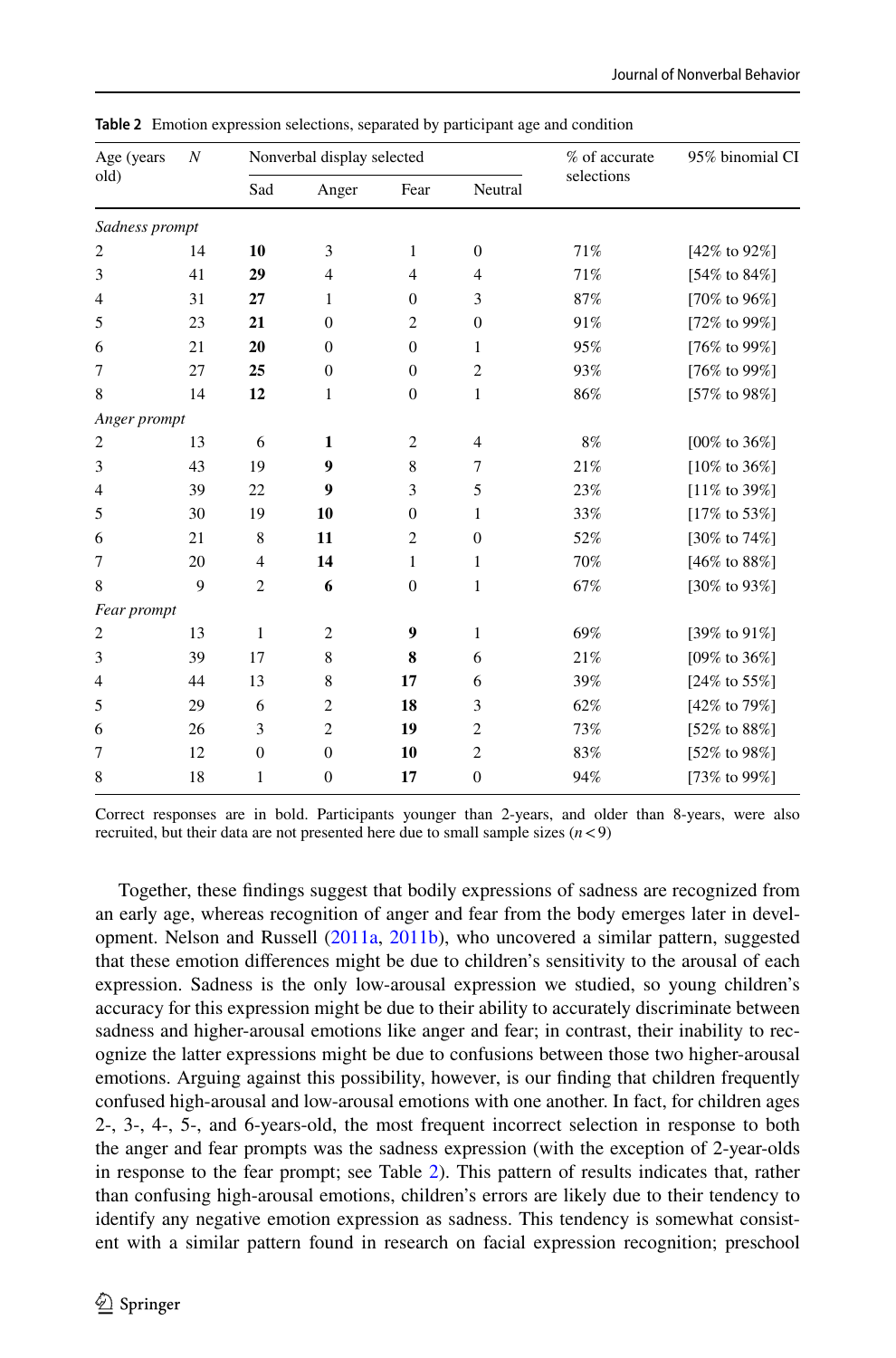children often overuse the label "sadness" to identify negative facial expressions. This overreliance on sadness words or expressions may result from children's more simplifed emotion landscape, in which emotions are often broadly characterized as "happy" or "sad" (or "good" vs. "bad"; e.g., Widen & Russell, [2003\)](#page-13-3). Importantly, if this interpretation is correct, and children somewhat indiscriminately use the sadness expression to characterize a broad array of negative emotion words, the high recognition rates observed for sadness here may not necessarily refect a fne-tuned understanding of that expression, but rather an artifact of high base rates of sadness selections. Indeed, when examining unbiased hit rates instead, children still accurately recognized sadness expressions, but at a much lower rate.

However, another possible explanation for the observed emotion diferences is that, in the presence of young children, parents tend to down-regulate anger and fear emotional experiences, or conceal their expressions of these emotions, to avoid frightening kids. Selective emotion regulation along these lines could inadvertently delay the development of anger and fear recognition (e.g., Castro et al., [2015;](#page-12-24) Denham et al., [2012](#page-12-25)). Future research is therefore needed to test whether parents' emotion regulation is related to their children's emotion expression recognition ability.

Another possibility is that evolutionary pressures facilitated an early-emerging ability to recognize sadness, and this ability is therefore present before the ability to recognize fear or anger. From a functionalist perspective, emotions can be considered specialized states that are shaped by natural selection to increase ftness in specifc situations (Nesse, [1990](#page-13-20)). A primary function of sadness is to elicit help and caretaking from others (Hackenbracht & Tamir, [2010](#page-12-26)), something young children are especially dependent upon. Although fear and anger also send important social messages, young children who cannot efectively signal sadness might fail to receive the care they need for basic survival. As a result, humans might have evolved to express, leverage, and consequently recognize in others, sadness, from a very young age. That said, it is also possible that humans have an early preparedness to experience and recognize whichever negative emotions they experience most, in their particular environments. The North American children examined here might have more experience early on with sadness, whereas children born into diferent cultural milieus might have more early experience with anger, and show a diferent pattern. Future studies are needed to probe all of these possible accounts.

It is important to note, however, that the present fndings regarding sadness are somewhat inconsistent with prior fndings that children reliably recognize bodily expressions of sadness, fear, and anger by 3-years of age (Nelson & Russell, [2011a](#page-13-15)). However, the current research employed a much larger sample, and a between-subjects design, both of which could have contributed to the somewhat lower recognition rates observed here for younger children. Furthermore, Nelson and Russell [\(2011a](#page-13-15), [2011b\)](#page-13-17) used a priming procedure before experimental trials, in which they familiarized children with the research method and each emotion; the inclusion of this procedure is likely to have contributed to the higher recognition rates they observed. Finally, we used static images of bodily expressions rather than dynamic video clips. Given the possibility that recognizing emotions from dynamic videos and static images tap into diferent skill sets, future research on this topic should use and compare responses to both modalities (e.g., Atkinson et al., [2004](#page-12-8)). If the static nature of our stimuli is the reason that recognition rates observed here are lower than those found previously for dynamic stimuli, it would suggest that the dynamic qualities of bodily movements are important for the developing ability to recognize bodily expressions. Critically, past research suggests that the static presentation of facial expression stimuli does not decrease emotion recognition rates compared to dynamic facial displays, for children aged 3 to 5-years (Nelson & Russell, [2011b;](#page-13-17)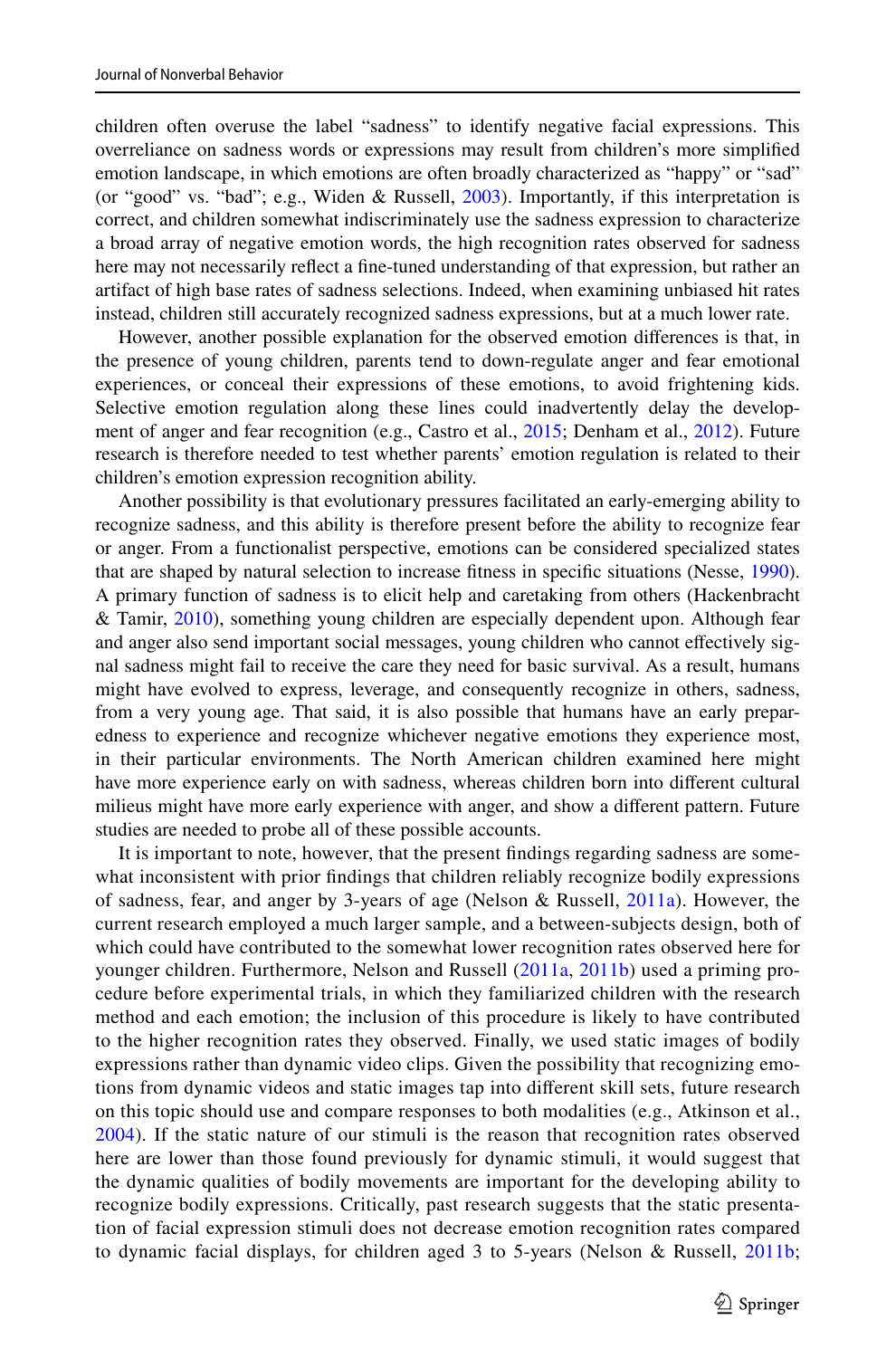Widen & Russell, [2015\)](#page-13-21). Future research is therefore needed to test whether dynamism functions diferently for bodily expressions compared to facial, and, if so, whether these movements are particularly important for the early development of this ability.

There are several limitations to the current research, which should be addressed in future work. First, while we expect the present effects to be robust to displayer demographics and morphology, given that adults reliably recognize bodily emotion expressions that are posed or spontaneously displayed by targets varying in these ways (e.g., Abramson et al., [2016;](#page-12-7) de Gelder & Van den Stock,  $2011$ ), we recognize that only one female target was used in the current study. Future research is therefore needed to examine children's recognition of bodily expressions posed by additional targets, ideally varying in gender, ethnicity, height, and weight, to increase the generalizability of our fndings, test for diferences in recognition across these variables, and test for ingroup/outgroup diferences. Second, we used static images of expressions rather than dynamic video clips, which would have allowed participants to observe expressions as they actually occur, with movement. Given the possibility that the recognition of expressions from dynamic videos and static images tap into diferent skill sets, future research is needed to address this issue by comparing the two modalities. However, the demonstrated ability to recognize static bodily expressions in the absence of dynamic movement still pinpoints the specifc postural confgurations that are associated with particular emotions, and suggests that these configurations are sufficient to communicate emotion. Third, the current research homes in on the ability to recognize emotion from bodily displays for children between the ages of 2 to 8-years, but future work should assess this ability across a wider age range. Prior studies have found that children's ability to recognize bodily expression of distinct negative emotions further improves—albeit more slowly—between ages 8 to 12, around the same age that children become more attuned to others perceptions of them (e.g., Ross et al., [2012](#page-13-22)). Fourth, given our focus on a small set of negative emotions, future research should examine the development of children's ability to recognize a wider range of bodily expressions, including positive emotions, and should also include neutral expressions for purposes of control and comparison. Finally, children were not given the option to respond by saying, "I don't know", a design choice that can artifcially infate accuracy (e.g., DiGirolamo & Russell, [2016](#page-12-21); Russell, [1993\)](#page-13-16); this, too, should be addressed with future replication studies.

In conclusion, the present research demonstrated that children can recognize bodily expressions of sadness by the age of 3-years, and bodily expressions of fear slightly later, around the age of 4- to 5-years. The ability to recognize bodily expressions of anger emerges still later, between the ages of 6- and 8-years. Recognition of all three bodily expressions improves across age.

**Supplementary Information** The online version contains supplementary material available at [https://doi.](https://doi.org/10.1007/s10919-021-00368-0) [org/10.1007/s10919-021-00368-0.](https://doi.org/10.1007/s10919-021-00368-0)

**Funding** This study was funded by a Social Sciences and Humanities Research Council of Canada (SSHRC) Insight grant (Grant Number F17-04512).

#### **Declarations**

**Confict of interest** No authors have any conficts of interest.

**Ethical Approval** All procedures performed in studies involving human participants were in accordance with the ethical standards of the institutional and national research committee and with the 1964 Helsinki declaration and its later amendments or comparable ethical standards.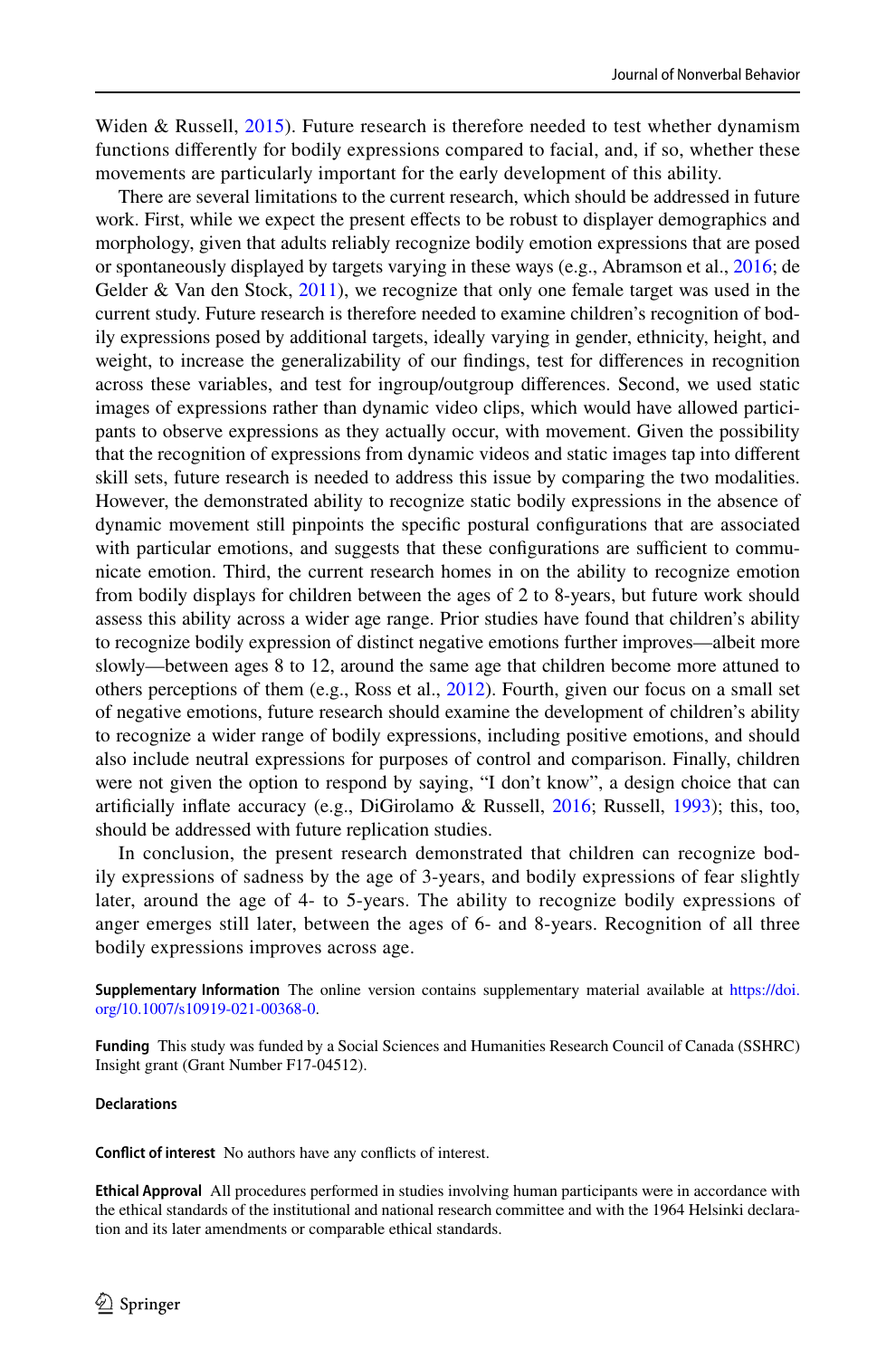### **References**

- <span id="page-12-7"></span>Abramson, L., Marom, I., Petranker, R., & Aviezer, H. (2016). Is fear in your head? A comparison of instructed and real-life expressions of emotion in the face and body. *Emotion, 17*(3), 557–565.
- <span id="page-12-8"></span>Atkinson, A. P., Dittrich, W. H., Gemmell, A. J., & Young, A. W. (2004). Emotion perception from dynamic and static body expressions in point-light and full-light displays. *Perception, 33*(6), 717–746.
- <span id="page-12-20"></span>Aviezer, H., Hassin, R. R., Ryan, J., Grady, C., Susskind, J., Anderson, A., Moscovitch, M., & Bentin, S. (2008). Angry, disgusted, or afraid? Studies on the malleability of emotion perception. *Psychological Science, 19*(7), 724–732.
- <span id="page-12-12"></span>Aviezer, H., Trope, Y., & Todorov, A. (2012). Body cues, not facial expressions, discriminate between intense positive and negative emotions. *Science, 338*(6111), 1225–1229.
- <span id="page-12-15"></span>Birch, S. A., Akmal, N., & Frampton, K. L. (2010). Two-year-olds are vigilant of others' non-verbal cues to credibility. *Developmental Science, 13*(2), 363–369.
- <span id="page-12-19"></span>Boone, R. T., & Cunningham, J. G. (1998). Children's decoding of emotion in expressive body movement: The development of cue attunement. *Developmental Psychology, 34*(5), 1007–1016.
- <span id="page-12-0"></span>Bretherton, I., & Beeghly, M. (1982). Talking about internal states: The acquisition of an explicit theory of mind. *Developmental Psychology, 18*(6), 906.
- <span id="page-12-16"></span>Brosseau-Liard, P. E., & Poulin-Dubois, D. (2014). Sensitivity to confdence cues increases during the second year of life. *Infancy, 19*(5), 461–475.
- <span id="page-12-1"></span>Camras, L. A., & Allison, K. (1985). Children's understanding of emotional facial expressions and verbal labels. *Journal of Nonverbal Behavior, 9*(2), 84–94.
- <span id="page-12-2"></span>Camras, L. A., Grow, J. G., & Ribordy, S. C. (1983). Recognition of emotional expression by abused children. *Journal of Clinical Child & Adolescent Psychology, 12*(3), 325–328.
- <span id="page-12-24"></span>Castro, V. L., Halberstadt, A. G., Lozada, F. T., & Craig, A. B. (2015). Parents' emotion-related beliefs, behaviours, and skills predict children's recognition of emotion. *Infant and Child Development, 24*(1), 1–22.
- <span id="page-12-9"></span>Coulson, M. (2004). Attributing emotion to static body postures: Recognition accuracy, confusions, and viewpoint dependence. *Journal of Nonverbal Behavior, 28*(2), 117–139.
- <span id="page-12-10"></span>Dael, N., Goudbeek, M., & Scherer, K. R. (2013). Perceived gesture dynamics in nonverbal expression of emotion. *Perception, 42*(6), 642–657.
- <span id="page-12-11"></span>de Gelder, B., & Van den Stock, J. (2011). The bodily expressive action stimulus test (BEAST). Construction and validation of a stimulus basis for measuring perception of whole body expression of emotions. *Frontiers in Psychology, 2*, 181.
- <span id="page-12-25"></span>Denham, S. A., Bassett, H. H., & Zinsser, K. (2012). Early childhood teachers as socializers of young children's emotional competence. *Early Childhood Education Journal, 40*(3), 137–143.
- <span id="page-12-21"></span>DiGirolamo, M. A., & Russell, J. A. (2016). The emotion seen in a face can be a methodological artifact: The process of elimination hypothesis. *Emotion, 17*(3), 538–546.
- <span id="page-12-3"></span>Dunn, J., Bretherton, I., & Munn, P. (1987). Conversations about feeling states between mothers and their young children. *Developmental Psychology, 23*(1), 132.
- <span id="page-12-22"></span>Ekman, P., & Friesen, W. V. (1971). Constants across cultures in the face and emotion. *Journal of Personality and Social Psychology, 17*(2), 124–129.
- <span id="page-12-23"></span>Ekman, P., & Oster, H. (1979). Facial expressions of emotion. *Annual review of psychology, 30*(1), 527–554.
- <span id="page-12-4"></span>Felleman, E. (1983). Children's and adults' recognition of spontaneous and posed emotional expressions in young children. *Developmental Psychology, 19*(3), 405–413.
- <span id="page-12-17"></span>Garner, P. W., & Waajid, B. (2008). The associations of emotion knowledge and teacher–child relationships to preschool children's school-related developmental competence. *Journal of Applied Developmental Psychology, 29*(2), 89–100.
- <span id="page-12-26"></span>Hackenbracht, J., & Tamir, M. (2010). Preferences for sadness when eliciting help: Instrumental motives in sadness regulation. *Motivation and Emotion, 34*(3), 306–315.
- <span id="page-12-5"></span>Harrigan, J. A. (1984). The efects of task order on children's identifcation of facial expressions. *Motivation and Emotion, 8*(2), 157–169.
- <span id="page-12-18"></span>Heck, A., Chroust, A., White, H., Jubran, R., & Bhatt, R. S. (2018). Development of body emotion perception in infancy: From discrimination to recognition. *Infant Behavior and Development, 50*, 42–51.
- <span id="page-12-6"></span>Izard, C. E. (1971). *The face of emotion*. Appleton-Century-Crofts.
- <span id="page-12-13"></span>Lopez, L. D., Reschke, P. J., Knothe, J. M., & Walle, E. A. (2017). Postural communication of emotion: Perception of distinct poses of fve discrete emotions. *Frontiers in Psychology, 8*, 710.
- <span id="page-12-14"></span>Ma, Y., Chen, X., Ran, G., Ma, H., Zhang, X., & Liu, G. (2017). The processing of body expressions during emotional scenes: The modulation role of attachment styles. *Scientifc Reports, 7*, 44740. Nature Publisher Group.